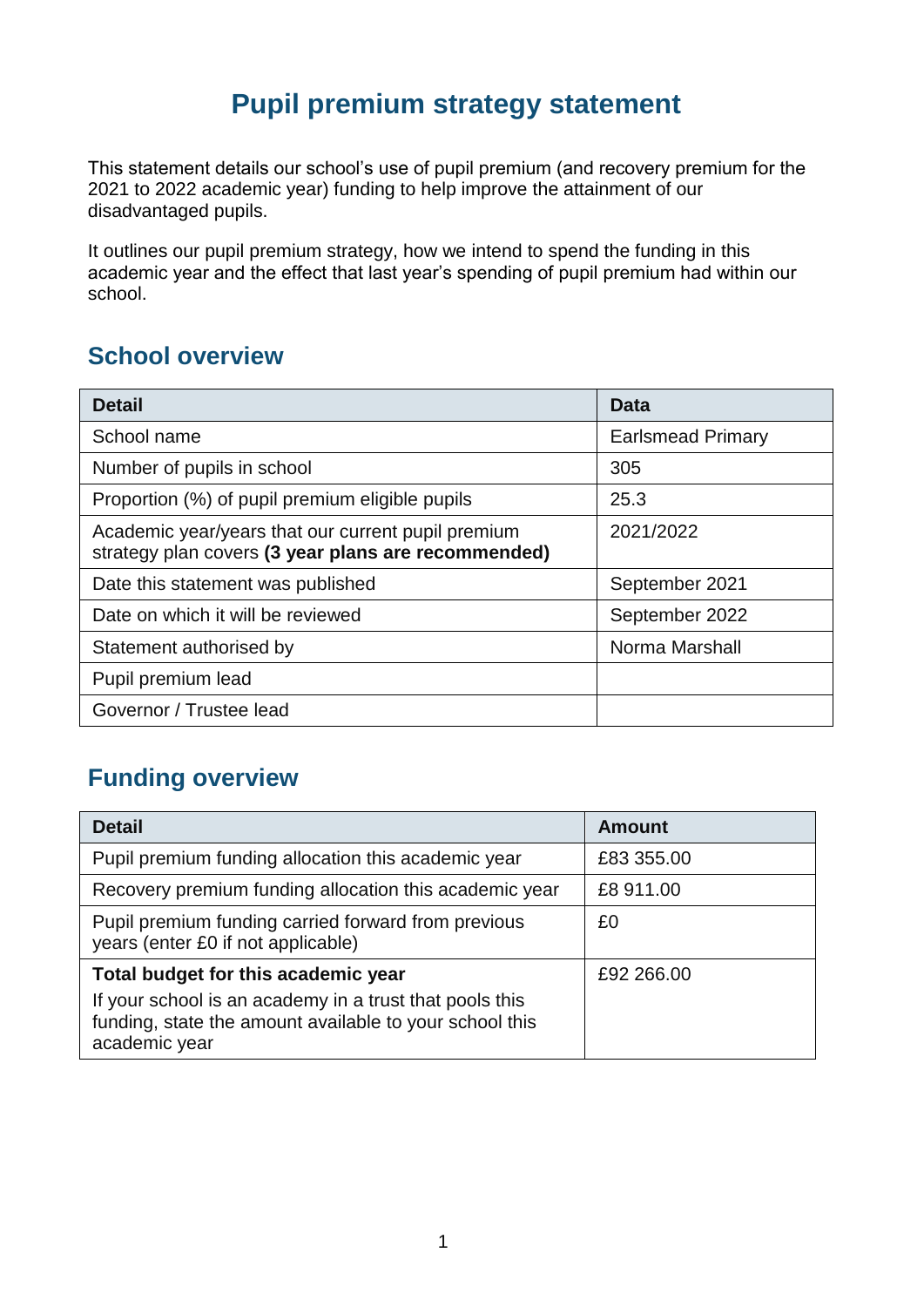# **Part A: Pupil premium strategy plan**

### **Statement of intent**

As an inclusive school, our intention is to provide an inspirational and inclusive teaching and learning environment with outstanding teaching and learning. Our ultimate goal is that no child is left behind socially, or academically because of disadvantage. We strive to remove the soft bigotry of low expectations, raise lifelong aspirations and focus on removing barriers to learning and achieving excellence. Our Pupil Premium Plan aims to address the main barriers our children face and through rigorous tracking, careful planning and targeted support and intervention, provide all children the access and opportunities to enjoy academic success.

### **Challenges**

This details the key challenges to achievement that we have identified among our disadvantaged pupils.

| <b>Challenge</b><br>number | Detail of challenge                                                                                                                                                                                                                    |
|----------------------------|----------------------------------------------------------------------------------------------------------------------------------------------------------------------------------------------------------------------------------------|
| 1                          | Below typical language and communication skills on entry to school inhibit the<br>progress of a large number of pupil premium eligible pupils in all areas of the<br>curriculum.                                                       |
| 2                          | Special educational needs and low ability of many of our PP pupils                                                                                                                                                                     |
| 3                          | Negative impact on progress caused by disruption to learning. Attainment and<br>progress at the end of KS1 for pupils is below the national average in Reading.<br>Writing and Maths for pupils who are eligible for the pupil premium |
| 4                          | Attainment at the end of KS2 is below the national average in Reading and<br>Writing for pupils who are eligible for the pupil premium and SEND                                                                                        |
| 5                          | Attendance rate for PP pupils is not in line with national average                                                                                                                                                                     |
|                            | Parent engagement and lack of financial resource to provide children with broad<br>opportunity and life experiences. Lacking cultural capital and low aspirations for<br>future destinations.                                          |

### **Intended outcomes**

This explains the outcomes we are aiming for **by the end of our current strategy plan**, and how we will measure whether they have been achieved.

| Intended outcome                                                                                                                                    | <b>Success criteria</b>                                                              |  |
|-----------------------------------------------------------------------------------------------------------------------------------------------------|--------------------------------------------------------------------------------------|--|
| The communication, language and literacy<br>skills of PP children on exit to reception to be<br>in line with their peers $-$ a result of a language | Pupils eligible for pupil premium make as<br>much progress as all pupils, in EYFS in |  |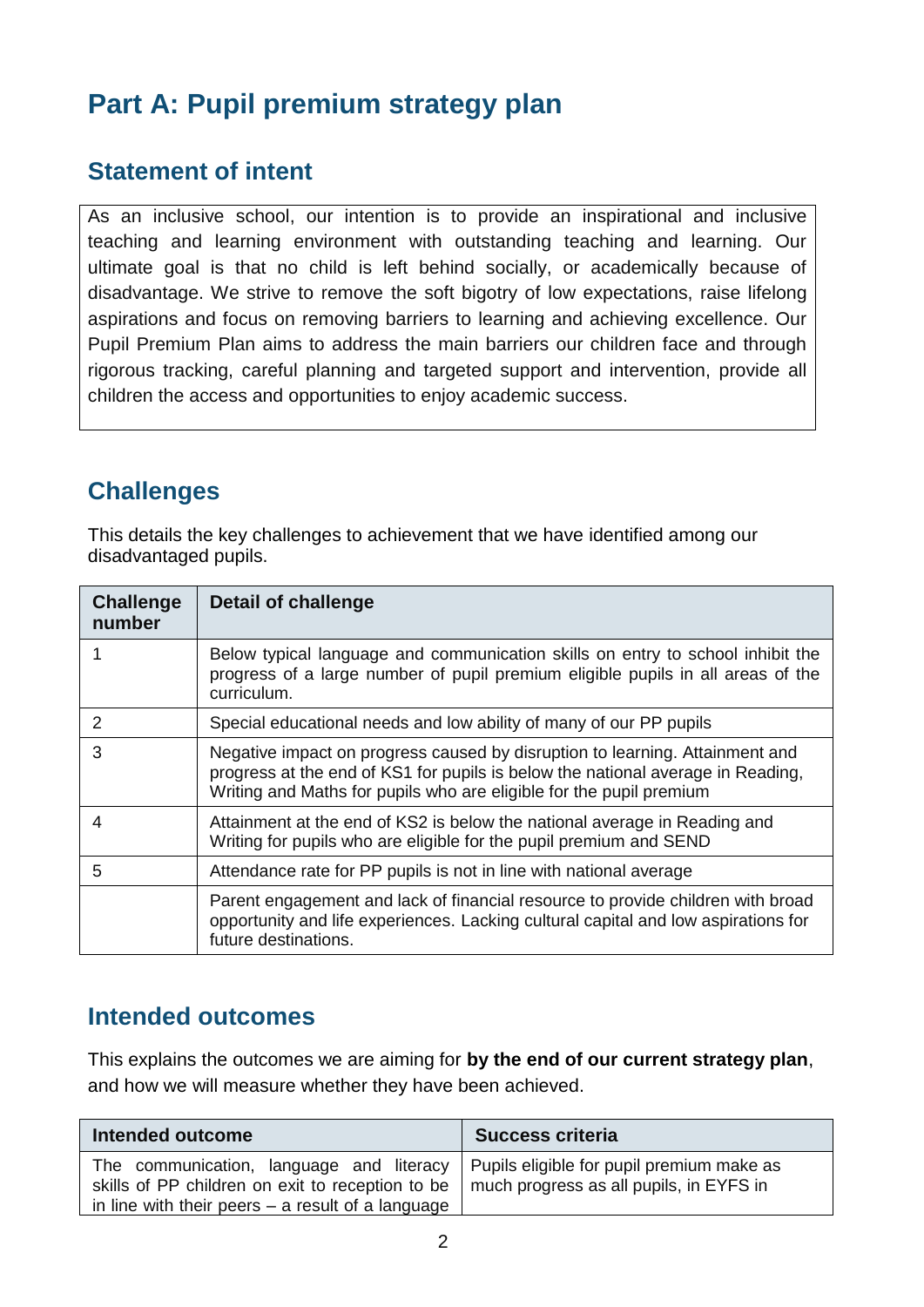| rich environment. Parents of EYFS pupils to be<br>more engaged with their pupils learning, attend<br>regular events within school to support them in<br>helping their children in the early years of their<br>education.                                                         | Reading, Writing and Maths.                                                                                                                                                                                                                                                                                                                                                 |
|----------------------------------------------------------------------------------------------------------------------------------------------------------------------------------------------------------------------------------------------------------------------------------|-----------------------------------------------------------------------------------------------------------------------------------------------------------------------------------------------------------------------------------------------------------------------------------------------------------------------------------------------------------------------------|
| In all year groups, SEND/PP pupils make<br>progress that is in line with their peers $-$ a<br>result of quality first teaching and targeted<br>SEND support intervention.                                                                                                        | Measured in all year groups by teacher<br>and successful<br>moderation<br>assessments<br>practices established across the school.                                                                                                                                                                                                                                           |
| Progress rates for PP pupils to be sustained, in<br>line with non-PP pupils across school, in<br>Reading, Writing and Maths. Attainment to be<br>in line with national average. This will be<br>measured via whole school attainment data<br>using our internal tracking system. | PP students to achieve, or exceed, 3+<br>basics, in line with national average for all<br>pupils.                                                                                                                                                                                                                                                                           |
| Increased attendance rates of PP children<br>across school and a reduced gap between PP<br>and non-PP pupils relating to their attendance.<br>The outcomes will be measured via the<br>attendance data and the attainment and<br>progress data.                                  | PA rate for PP will be in line, or lower than<br>national averages.<br><b>PP</b><br>students will achieve, or exceed,<br>attendance percentages in line with national<br>averages.<br>Increased<br>parental<br>engagement<br>demonstrated through monitoring of Dojo.<br>Attendance<br>matters tracked<br>consistently<br>through Team Around the Family (TAF)<br>meetings. |
| PP parents will engage more positively with the<br>school and will be better equip to support their<br>children at home with their learning                                                                                                                                      | Improved parental engagement evidence by<br>meeting logs.<br>Increased engagement is evident in<br>classroom observations, access to the<br>curriculum and progress<br>Parents feel more well informed and<br>empowered to support their children                                                                                                                           |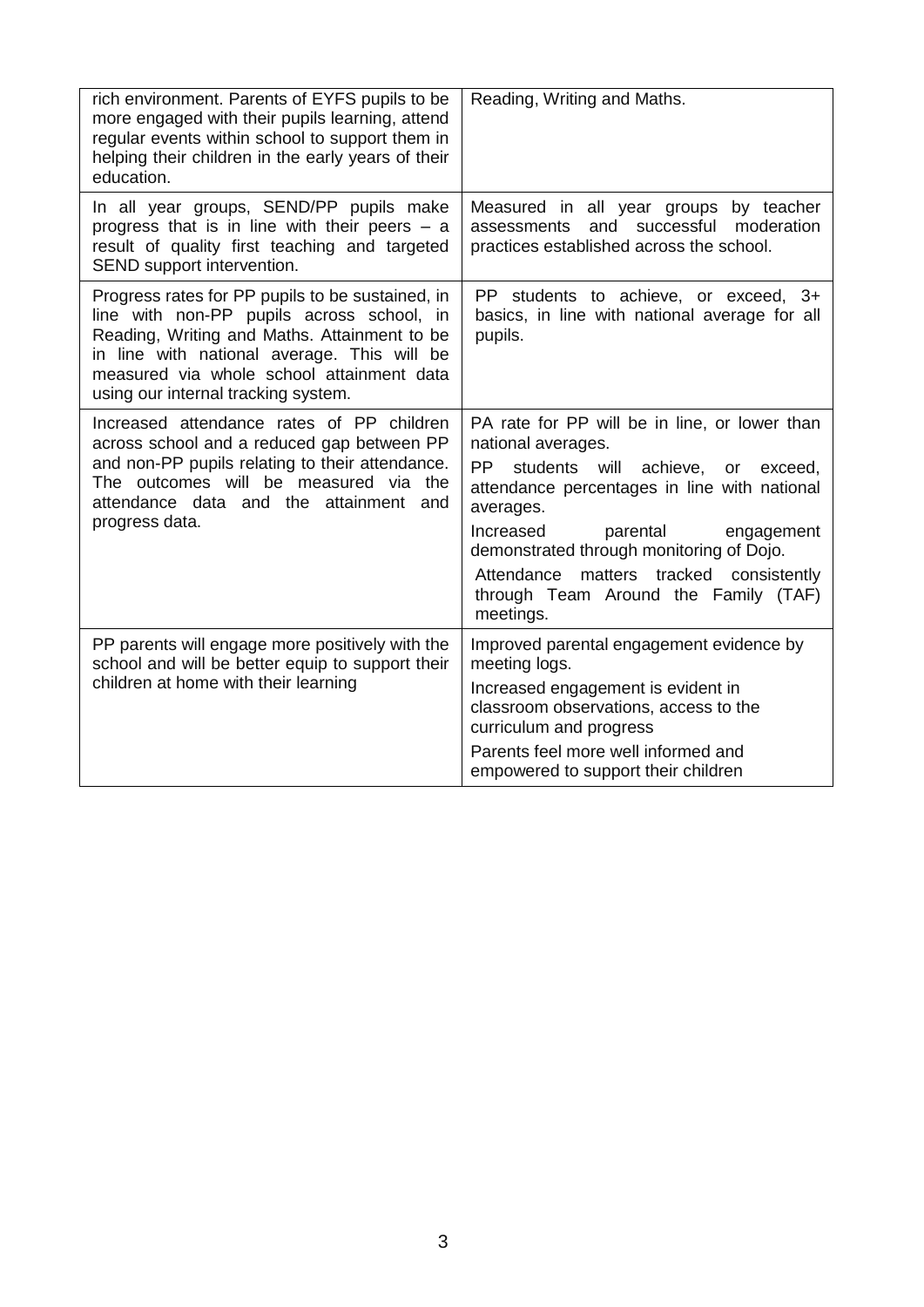### **Activity in this academic year**

This details how we intend to spend our pupil premium (and recovery premium funding) **this academic year** to address the challenges listed above.

### **Teaching (for example, CPD, recruitment and retention)**

Budgeted cost: £ 46 488

| <b>Activity</b>                                                                                                                                                                                                      | Evidence that supports this approach                                                                                                                                                                                                                                                                                                                                                                                                  | <b>Challenge</b><br>number(s)<br>addressed |
|----------------------------------------------------------------------------------------------------------------------------------------------------------------------------------------------------------------------|---------------------------------------------------------------------------------------------------------------------------------------------------------------------------------------------------------------------------------------------------------------------------------------------------------------------------------------------------------------------------------------------------------------------------------------|--------------------------------------------|
| To raise attainment by<br>ensuring that all pupils<br>receive challenging and<br>engaging quality first<br>teaching                                                                                                  |                                                                                                                                                                                                                                                                                                                                                                                                                                       | 1, 2, 3, 4                                 |
| Ensuring teaching in all<br>subjects is of the highest<br>quality and PP pupils make<br>most progress as a result<br>of quality first teaching<br>Staff development and<br>quality CPD to develop<br>expert teachers | <b>DFE</b><br>supporting<br>the<br>attainment<br>report:<br>οf<br>disadvantaged pupils: articulating success and<br>good practice. Nov 2015 identifies QFT as the key<br>to ensuring PP pupils make progress.                                                                                                                                                                                                                         |                                            |
| Continue to develop the<br>following teaching<br>strategies in all classes<br>within school:<br>Feedback - to ensure that<br>the feedback provided to<br>all pupils is instant and<br>effective.                     | The school supports 1x ECT. Feedback (+8<br>months - EEF Toolkit) EEF Toolkit and research<br>shows that all the approaches which we will focus<br>on make positive differences to the attainment and<br>progress made by all children.                                                                                                                                                                                               |                                            |
| Continue to create<br>opportunities to write for<br>real purposes                                                                                                                                                    |                                                                                                                                                                                                                                                                                                                                                                                                                                       |                                            |
| Phonics programme                                                                                                                                                                                                    | Systematic phonics approaches explicitly teach<br>comprehensive set of<br>pupils<br>letter-sound<br>$\mathsf{a}$<br>relationships<br>for<br>reading<br>sound/letter<br>and<br>relationships for spelling. Ensuring all staff have<br>the necessary pedagogical skills and content<br>knowledge to teach phonics in both Key Stage 1<br>and Key Stage 2, will support those children<br>struggling with this aspect of literacy. (EEF) |                                            |
| To raise attainment<br>through providing<br>enriching experiences<br>across the curriculum                                                                                                                           | Pupils are equipped with the knowledge and<br>cultural capital the need to live in modern Britain.                                                                                                                                                                                                                                                                                                                                    | 6                                          |
| Subsidise trips<br>Promotion of The Arts in                                                                                                                                                                          |                                                                                                                                                                                                                                                                                                                                                                                                                                       |                                            |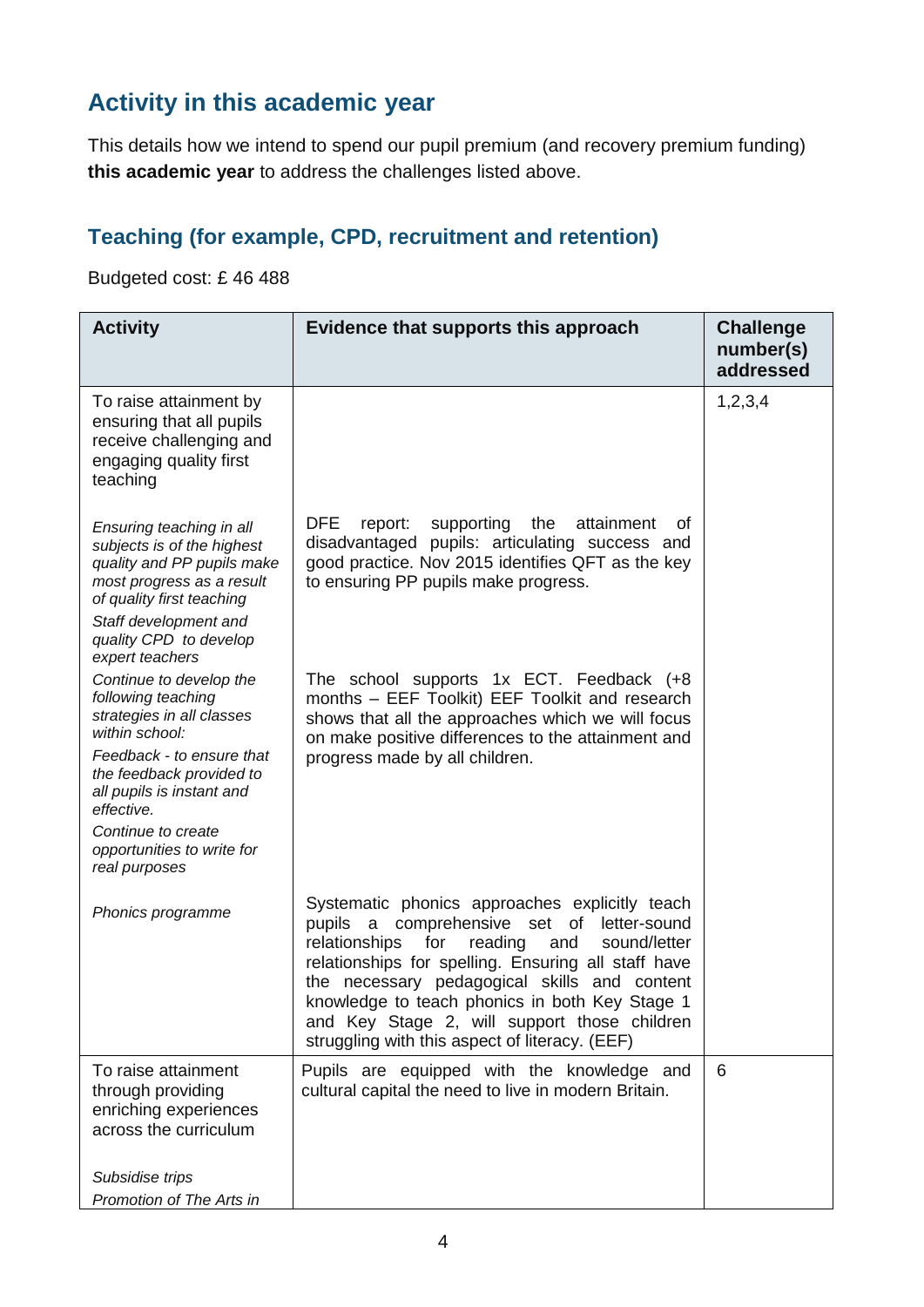#### **Targeted academic support (for example, tutoring, one-to-one support structured interventions)**

Budgeted cost: £*27 968*

| <b>Activity</b>                            | Evidence that supports this approach                                                                                                                                                                                                                                                                                                                                                                                                                                                                                                                                                                                                           | <b>Challenge</b><br>number(s)<br>addressed |
|--------------------------------------------|------------------------------------------------------------------------------------------------------------------------------------------------------------------------------------------------------------------------------------------------------------------------------------------------------------------------------------------------------------------------------------------------------------------------------------------------------------------------------------------------------------------------------------------------------------------------------------------------------------------------------------------------|--------------------------------------------|
| Speech and Language<br>Interventions       | Identifying children's language needs early and<br>providing them with targeted language support<br>helps to ensure they have the fundamental<br>foundations needed for good language and social<br>and emotional development, as well as later<br>literacy and numeracy skills. Research has found<br>that children receiving the NELI programme<br>made the equivalent of +3 additional months'<br>progress in oral language skills.                                                                                                                                                                                                         | $\mathbf{1}$                               |
| Targeted<br>intervention/Booster<br>groups | Evidence consistently shows the positive impact<br>that targeted academic support can have,<br>including on those who are not making good<br>progress across the spectrum of achievement.<br>Considering<br>how classroom<br>teachers<br>and<br>teaching<br>assistants<br>provide<br>can<br>targeted<br>academic support,<br>including<br>how<br>link<br>to<br>structured one-to-one or small group intervention<br>to classroom teaching, is a key component of our<br>effective Pupil Premium strategy. (EEF)<br>The smaller group sizes will benefit the children<br>with more intensive support and in depth learning<br>in core subjects. | 2,3                                        |
| Close the vocabulary<br>gap                | Beck identified three tiers of words, and 90% of<br>words are only encountered in books. We need<br>to ensure all pupils understand these Tier 2<br>words (written but not spoken) Vocabulary is a<br>significant predictor of attainment $-$ by age $7$<br>there is a 4000- word gap between lower class<br>and middle class.<br>Vocabulary explicitly taught through each<br>domain. (Tier 3 words)<br>EEF Improving Literacy guidance report (2019)<br>recommendation 2 is vocabulary instruction.                                                                                                                                          | 1,3,4                                      |

#### **Wider strategies (for example, related to attendance, behaviour, wellbeing)**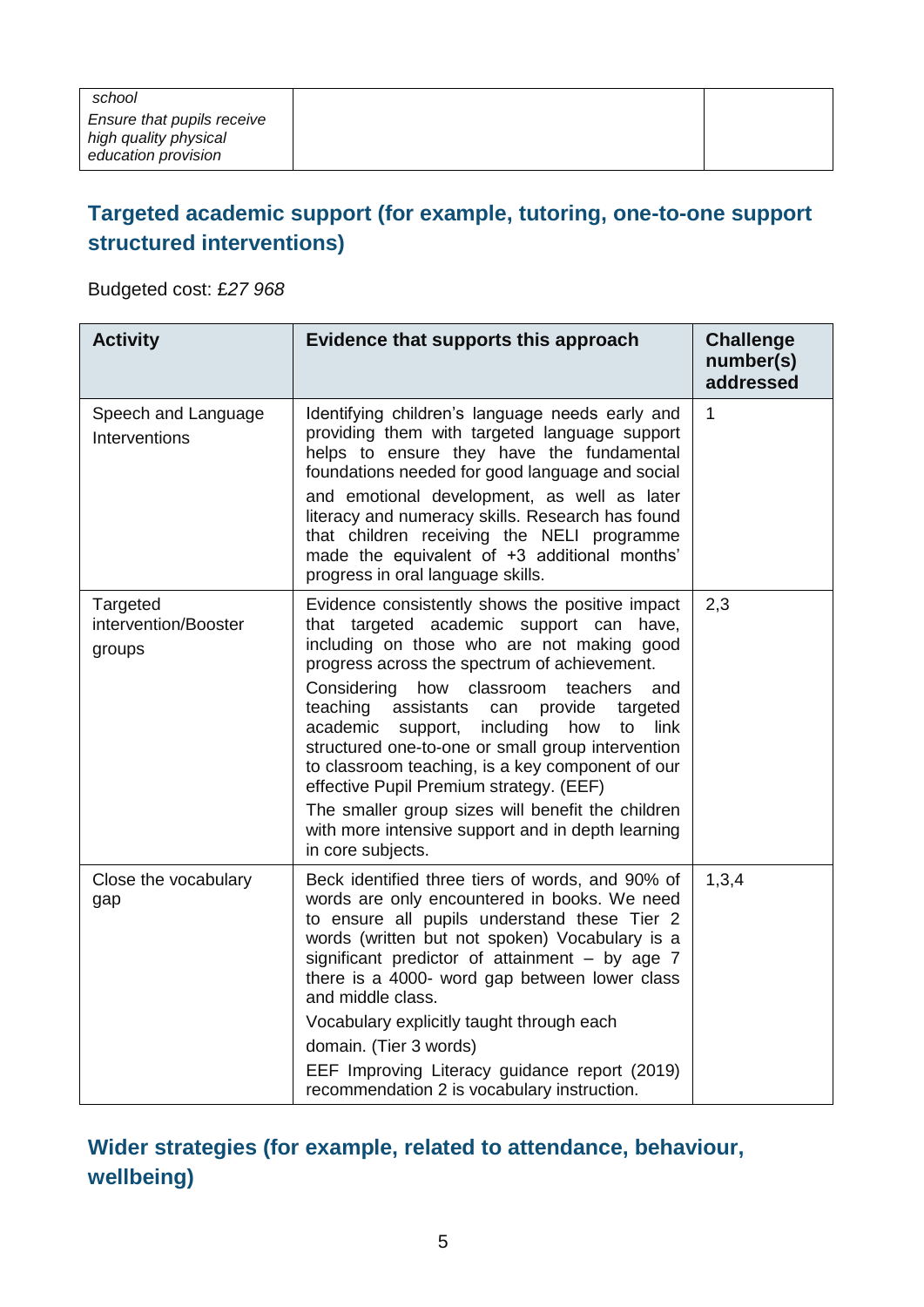### Budgeted cost: £*17 810*

| <b>Activity</b>                                                                                                                                                                                                                                                                                                                                                                                                                                                                                                                                                                                                                                                                              | Evidence that supports this approach                                                                                                                                                                                                                                                                                                                                                                                                                                                                                                                                                                                                                        | <b>Challenge</b><br>number(s)<br>addressed |
|----------------------------------------------------------------------------------------------------------------------------------------------------------------------------------------------------------------------------------------------------------------------------------------------------------------------------------------------------------------------------------------------------------------------------------------------------------------------------------------------------------------------------------------------------------------------------------------------------------------------------------------------------------------------------------------------|-------------------------------------------------------------------------------------------------------------------------------------------------------------------------------------------------------------------------------------------------------------------------------------------------------------------------------------------------------------------------------------------------------------------------------------------------------------------------------------------------------------------------------------------------------------------------------------------------------------------------------------------------------------|--------------------------------------------|
| Children with specific<br>behavioural and learning<br>needs are supported<br>through specific<br>interventions and<br>children experiencing<br>barriers to learning will<br>be identified.<br><b>Breakfast club provision</b><br>Pastoral support around<br>behaviour and<br>social/emotional support<br>from Inclusion Team<br><b>Sports Provision</b><br>Behaviour treat/reward<br>One to one work with<br>Inclusion Specialist and<br>Pastoral Manager<br>Social and Emotional<br>intervention groups<br>Lego Therapy sessions                                                                                                                                                            | Social and Emotional learning +4 months (EEF<br>Toolkit) Behaviour interventions +3 months (EEF<br>Toolkit Sports Participation +2 months (EEF<br>Toolkit)                                                                                                                                                                                                                                                                                                                                                                                                                                                                                                  | 2,3,4                                      |
| Improve Attendance and<br>whole<br>school<br>ensure<br>attendance<br>remains<br>above 96% Specifically<br><b>PP</b><br>focus<br><i>in</i><br>on<br>attendance<br>Lunchtime support to be<br>provided by learning<br>mentor/pastoral manager<br>for vulnerable pupils who<br>need support.<br>Free breakfast club for Year<br>6 leading up to SATs<br>One to one work with<br>Pastoral Manager<br>Termly rag rated<br>attendance letters<br>Attendance to be on the<br>agenda at Parents'<br>Evenings<br>First day calls<br>Home visits<br>Penalty fines for extended<br>holidays<br>Referrals to EWO for pupils<br>at risk of becoming<br>'Persistent Absentees'<br>Attendance treats/weekly | DFE research project (2016) showed that pupils<br>with no absence are 1.3 times more likely to<br>achieve EXS or above, and 3.1 times more likely<br>to achieve GD or above, than pupils that missed<br>10-15 per cent of all sessions.<br>Overall attendance at EPS is high (around 96%),<br>however there remains a gap between PP and<br>non-PP attendance (PP 92.83%) and this is an<br>area to continue to work on.<br>Individual case studies shows impact of this<br>provision on pupils impact can be measured<br>through attendance data which is in line with<br>national average and much lower than national<br>average for persistent absence. | 5                                          |